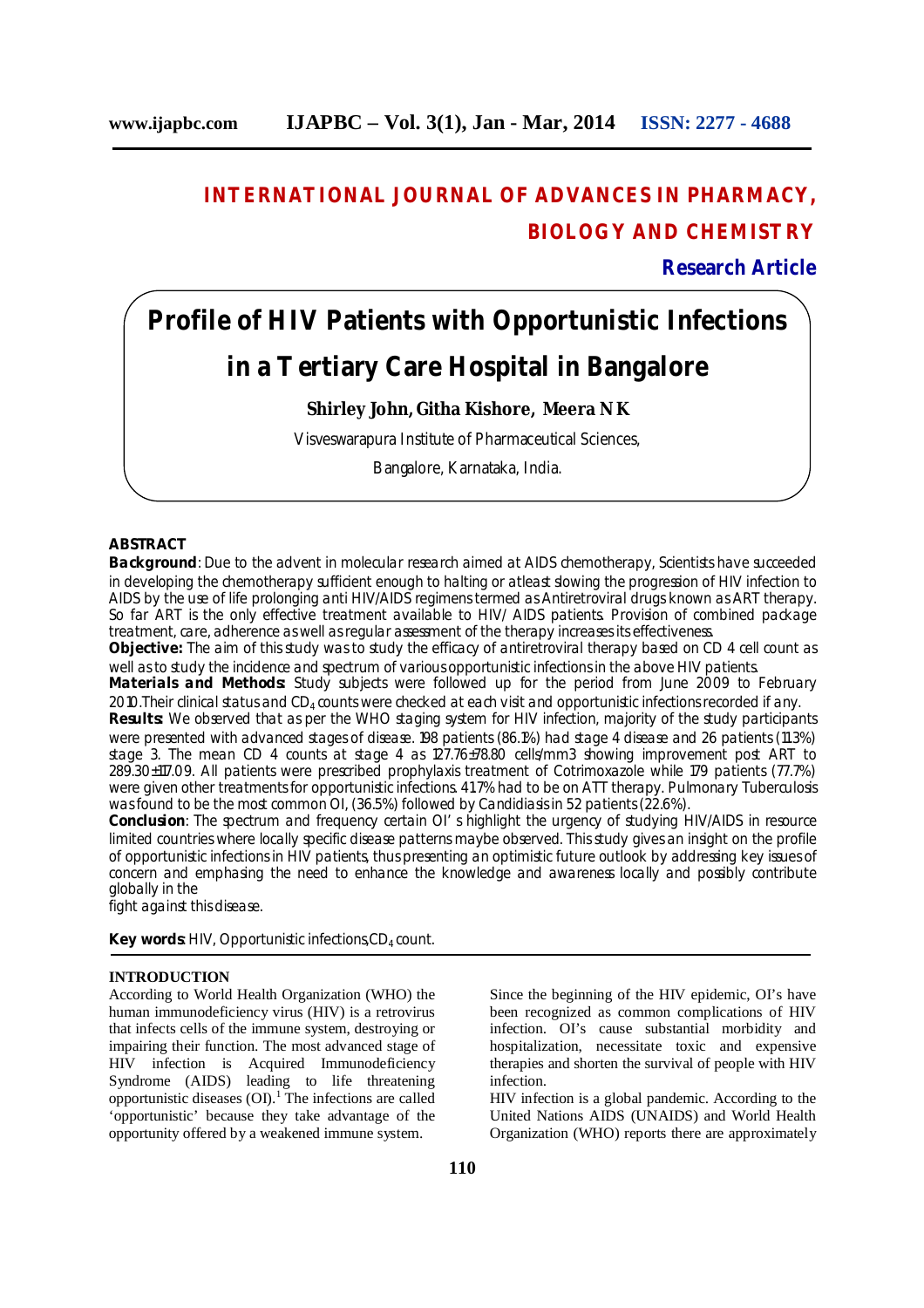39.4 million people living with HIV/ AIDS worldwide. It is estimated that 90% of HIV infected persons live in the developing countries with Indian estimates being 5.1 million.**<sup>2</sup>**

Antiretroviral drugs (ARVs), which can significantly delay the progression from HIV to AIDS – have been available in developed countries since 1996. Unfortunately, in many resource-poor areas, access to this treatment is severely limited. Some of these people manage to access the drugs through private health facilities, which dominate India's healthcare sector, but the vast majority of people cannot afford to buy treatment privately.

Treating some opportunistic infections is easier than others. Infections such as herpes zoster and candidiasis of the mouth, throat or vagina, can be managed effectively in most environments. On the other hand, more complex infections such as toxoplasmosis, need advanced medical equipment and infrastructure, which are lacking in many resource-poor areas.

Antiretroviral treatment can prolong the time between HIV infection and the onset of AIDS. Emerging opportunistic infections and their treatment in patients with HIV is of major importance for the outcome of the disease. Better treatment and prevention for opportunistic infections have also helped to improve the quality and length of life for those diagnosed with  $\angle AIDS^3$ .

Due to prevailing socio-economic conditions, poor awareness and lack of facility for diagnosis in the resource limited set up, the incidence of HIV is highly under-reported. The clinical course of HIV infection varies considerably from patient to patient and a regional variation in the spectrum of opportunistic infections has also been observed<sup>4</sup>. Hence the aim of the present study was to profile the HIV infected people, in a tertiary care hospital in Bangalore, based on CD4 count and their opportunistic infections.

#### **MATERIALS AND METHODS:**

This study was conducted at the ART Centre of, a tertiary level referral center and teaching hospital in South India. The hospital has its own ART Care & Support Centre including a 40 bedded male and female ward for HIV/AIDS patients providing free services for the HIV positive patients in and around Bangalore. The Antiretroviral Treatment (ART) Centre was launched by NACO, Govt.of India with the support from WHO/UNAIDS. The ART Centre was launched on April 2008 and this is one of the 25 such centers set up across 15 states in India.

A total of 230 patients from the ART centre at a tertiary care hospital diagnosed as HIV positive and who were on Antiretroviral therapy were selected for

the study, and the spectrum of opportunistic infections shown in these patients were studied. Patient treatment records/ cards, data collection form, ART records/ follow-up book were reviewed prospectively to assess the opportunistic infections. The HIV antibody status of all the study subjects were assessed by Enzyme linked immunosorbent assay (ELISA) as recommended by the National AIDS Control organization (NACO), Ministry of Health and Family Welfare, Government of India. After having confirmed the diagnosis, a written informed consent was taken from all the patients.

The complete project work was done according to the permission granted by the ethical committee of Visveswarapura Institute of Pharmaceutical Sciences, KIMS Hospital, Bangalore and The Karnataka State AIDS Prevention Society (KSAPS), Bangalore.

Patient's medical charts were reviewed for demographic information including age, weight, sex, home setting (urban/rural), occupation, mode of transmission/ risk factors for HIV. Opportunistic infections of the patients were collected depending on the patient's symptoms and the clinical presentation. The CD4 counts were estimated by flow cytometer using FACS machine (Fluorescence Activated Cell Sorting).Baseline CD4 counts were done for each patient to determine the degree of immunodeficiency at the time of admission and then at regular intervals of three and six months. The repeat CD4 count of the HIV- seropositive subjects was done at the discretion of the treating physicians. The changes in the median CD 4 counts at follow up visits were observed and the information generated through the data collected and entered. In our study, follow up was carried out in most of the patients after 6 months and hence only one reading was recorded at the end of the study.

#### **RESULTS AND DISCUSSION**

Among 230 patients included in the study, 140 (60.9%) were males and 87 (37.85) were females.

A maximum of 96 patients (41.7%) were in the age group of 31-40 years of which 65 patients (46.4 %) were males and 37 patients (42.5%) females in the age groups 31-40 years and 21- 30 years respectively (Table No 1). Generally most studies have reported higher incidence of HIV infection in males in the age group 30-39 years while 18-29 years in females. These findings are also consistent with studies done in other parts of Nepal by Subedi et al., which showed 89% males in the age group of 30 -39 years and 11% females in the age group  $18-29$  yrs<sup>5</sup>. Female patients were involved at younger age group which is consistent with a study conducted in Phillipines<sup>6</sup>. The high incidence of HIV infection in the age group of 31-40 years followed by 21- 30 years maybe due to unsatisfied sex and the desire for satisfaction. Only 2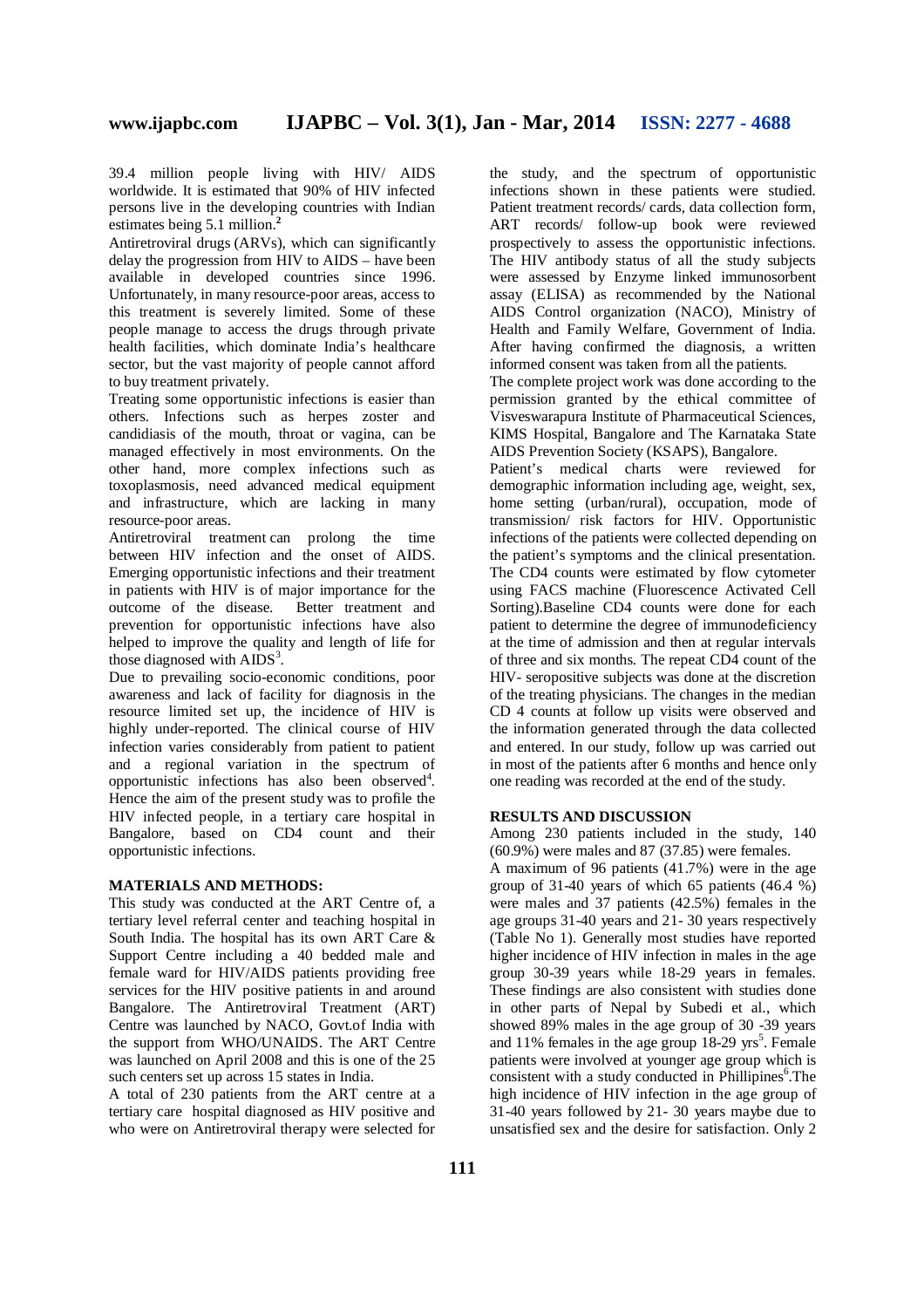children under the age of 12 were HIV positive in the study-10 yrs and 11 yrs respectively in which both parents were HIV positive. Hence, it is possible that HIV was transmitted from mother to child as we have no data on administration of transfusions or injections. Only 1 case of HIV infection was found in the age group of 14 years. This case is more likely to be related to initiation of sexual activity, underlying the need to include young people in HIV prevention programmes since sexual transmission of HIV may start as early as 14 years of age.

Majority of patients 111 (48.3%) were from a rural background, while 93 patients (40.4%) indicated to be semi urban. The rural patients indicate to have acquired the infection from their local village and this implies that migrant workers maybe working as a link population and spreading the disease from high prevalence region to the areas with low level epidemic states. These are similar to the studies carried out in India on the HIV epidemic. Poverty, illiteracy and lack of awareness are playing a major role in the spread of this deadly disease. HIV seems to be affecting the economically productive sexually active group and thus having a tremendous impact on the livelihood of the affected family<sup>2</sup>.

Most of the patients, 176 (76.5%) were married, reflecting that a large majority of married individuals are engaged in extra marital contacts especially with commercial sex workers which reinforce the need to target not only the married for counseling on safe sexual practices but unmarried population as well. Although most of the patients were currently married, yet the highest risk of HIV infection maybe in the small number of men and women, who were unmarried, divorced, separated or widowed. A study of men and women in Rakai, Uganda found that those in unmarried relationship had highest risk of seroconversion<sup>8</sup>.

In the present study 55 patients (23.9%) out of the 230 HIV positive patients had education up to primary level while 51 patients (22.2%) were illiterate .These finding were supported by other studies done by Joshi et al<sup>9</sup>. This explains the lack of awareness about safe sexual practices like protective role of condoms in transmission of sexually transmitted infections.

According to the present study 77 patients (33.5%) were employed as laborers or private employees while 62 patients (27%) were unemployed. 31 patients (13.5%) were housewives. Most of the patients were of lower socio- economic status living away from family. Studies have shown that over the years the HIV infection has increased sharply among commercial sex workers, rapidly increasing among attendants and steadily progressing among low risk populations<sup>10</sup>. The present study has shown that now

HIV infection is not only limited to commercial sex workers and truck drivers but it has spread to the agriculturists, laborers and other low risk populations.

HIV transmission is predominantly by sexual intercourse in our study population. as shown in Table 2. Transmission was largely heterosexual (sex workers and clients of sex workers) which comprised 215 patients (93.5%) by sexual route. This is comparable with the National HIV/AIDS Registry of the Dept. of Health which showed sexual transmission (84.65%) with heterosexual contact as the predominant mode of transmission $11$ . Our study also reported 2 cases of transmission from known  $HIV +$  mothers and 5 cases through injection and though blood products. This definitely calls for immediate health education to the vulnerable youths with regard to sharing of needles. In remote places of our country such as in the villages, patients tend to report a history of receiving injectable drugs administered by unqualified medical practitioners where adequate sterilization measures are not always followed.

In the study population, the average CD 4 count at baseline was found to be  $141.44$ mm<sup>3</sup> while  $294.19$ mm<sup>3</sup> post treatment, which suggests a high significance (p=0.001). This shows a trend of increasing median CD 4 counts at subsequent follow up visit after initiation of ART as compared to the baseline median CD 4 count. The increase in counts being more apparent at the follow up is similar to studies carried out in Seti Zonal Hospital, Katmandu and others<sup>12</sup>. Although low  $CD<sub>4</sub>$  results were obtained at their first count indicating that the patients were in the late stage of HIV infection, figure No 1, clearly shows that the ART was effective enough to replenish CD  $_4$  count within 6 months of the initiation of ART as suggested by the significant statistical value. According to the WHO staging system for HIV infection, majority of the study participants were presented with advanced stages of disease. 198 patients (86.1%) had stage 4 disease and 26 patients (11.3%) stage 3, with the mean CD 4 count at stage 4 as  $127.76\pm78.80$ cells/mm<sup>3</sup>during baseline, showing improvement to 289.30±117.09 at follow up. (Table 4)

Overall prevalence of OI, at the start of the study was 58.7% at baseline and 14.35% at follow up. Pulmonary Tuberculosis was found in 84 patients (36.5%) and Candidiasis in 52 patients (22.6%).Extrapulmonary tuberculosis was seen in 7 patients (3%) while Cryptococcal Meningitis was present in 6 patients (2.6%) .Candidiasis (16 patients) and Pulmonary Tuberculosis(14 patients) was the most prominent OIs found on follow up but seen in lesser number of patients when compared to baseline.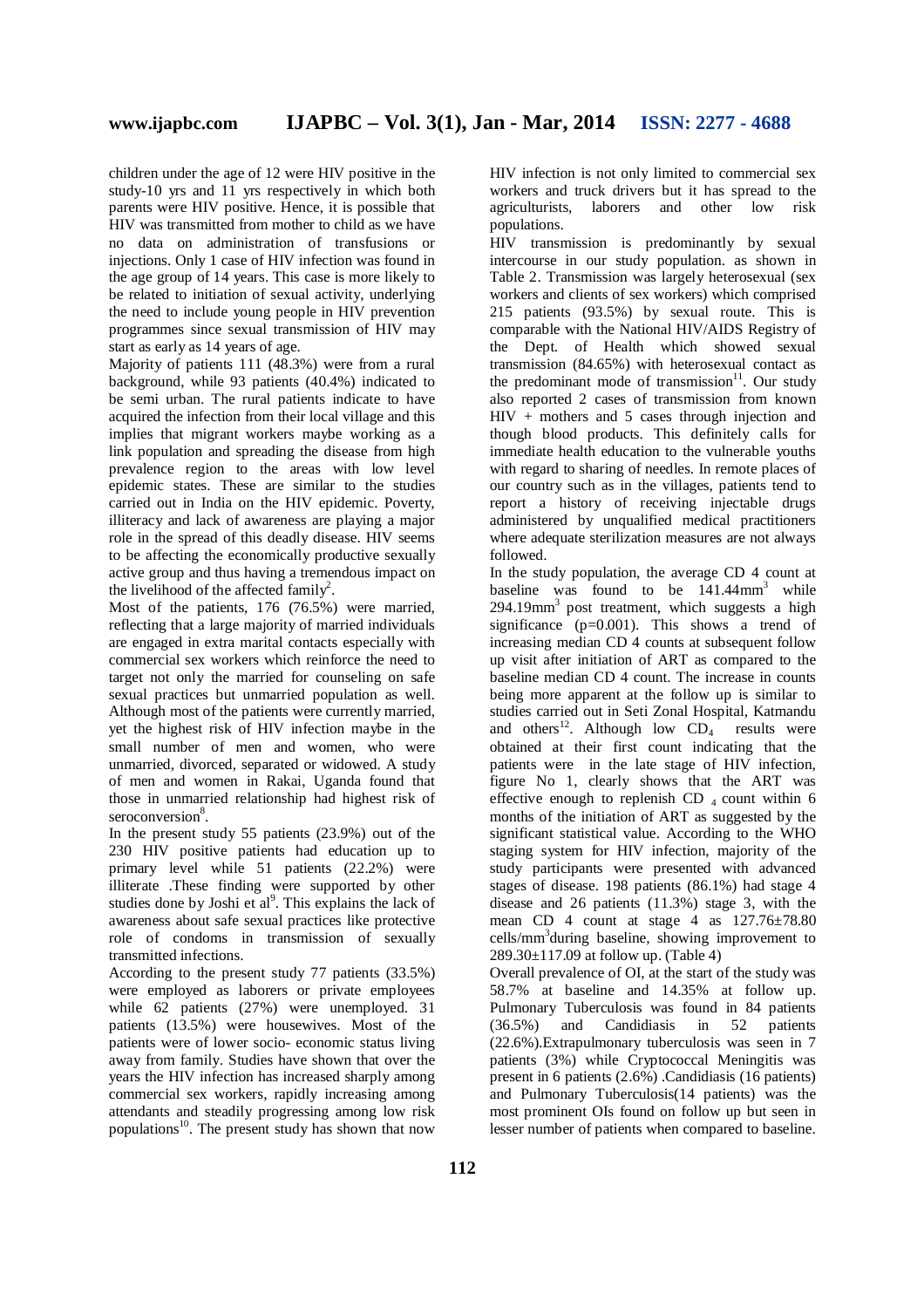The important finding related to  $CD_4$  count also revealed that irrespective of the different infections, the patients always exhibited a greater prevalence of OI's when the CD  $_4$  count was below 200 i.e when they were in the AIDS stage compared to the lower prevalence of the same infection among patients with HIV seropositivity more than 200. Higher incidence of pulmonary Tuberculosis (31 patients) was found in the CD  $_4$  range of 101-200 cells/mm3 at baseline, while high incidence of candidiasis (22 patients) at CD<sup>4</sup> range 51-100 cells/mm3. Similarly there was a lower prevalence of Pulmonary tuberculosis (12 patients) at the CD  $_4$  range 101-200 while 5 cases of candidiasis at CD  $_4$  range 51-100 cells/mm3 at follow up.(Table No 5a and 5b). The OIs are presumed to result from our geographical, climatic, socio economic condition.

In our study 7 patients were hospitalized and the average CD  $_4$  counts were less than 50 cells/mm3. They had severe immunodeficiency and consequently had opportunistic infection (TB). The lower  $CD<sub>4</sub>$ count seen in our study maybe due to later detection of the infections, reflecting an infrastructure inadequacy of laboratory facilities at primary health care centers.

Different drugs were prescribed to treat opportunistic infections. Cotrimoxazole was given to all the patients (100%). Antitubercular therapies (ATT) were given to 96 patients (41.7%) for the treatment of tuberculosis. Candid mouth paint was given to 59 patients (25.6%) who were on candidiasis. Fluconazole was prescribed to 24 patients (10.4%) for other OI's like cryptococcal meningitis or herpes zoster.

Majority of the study participants were in stage 4 of HIV infection having a mean CD 4 count of 127.76 cells/mm3, (Table 4) with the presence of OI's on being newly diagnosed and subsequently showed improvement in CD 4 counts as well as their health

thus improving their clinical stage post treatment. Achieving a CD 4 count of at least  $200$ cells/mm<sup>3</sup> following initiation of ART is a valuable marker for a reduction in the risk for subsequent opportunity infections<sup>13</sup>.

#### **CONCLUSION**

Before the widespread use of ART, opportunistic infections were the main cause of morbidity and mortality among the people living with  $HIV/ALDS<sup>14</sup>$ . However despite the improved availability of ART in recent times, opportunistic infections continue to cause morbidity and mortality as the patients are either unaware of their HIV infection or do not undergo treatment because of the stigma associated with the disease or due to economic or psychosocial factors.

The spectrum and frequency of certain OIs highlight the urgency of studying HIV/AIDS in resource limited countries where locally specific disease patterns maybe observed. This study gives an insight on the efficacy of ART and the profile of opportunistic infections in HIV patients thus presenting an optimistic future outlook by addressing key issues of concern thus emphasizing the need to enhance knowledge and awareness locally and possibly contribute globally in the fight against this disease.

#### **ACKNOWLEDGEMENTS**

We wish to acknowledge the staff and the management of KIMS hospital and Visveswarapura Institute of Pharmaceutical Sciences Bengaluru, for giving us an opportunity to carry out this project and for the support provided in the successful completion of this project. We are also indebted to all the patients for their support and participation in the study.

| Age In       | <b>Total</b>           |       | $-$<br>Male            |       | Female                 |       |  |
|--------------|------------------------|-------|------------------------|-------|------------------------|-------|--|
| <b>Years</b> | Number                 | %     | Number                 | %     | Number                 | $\%$  |  |
| $10 - 20$    |                        | 1.3   |                        | 2.1   |                        |       |  |
| $21-30$      | 67                     | 29.1  | 29                     | 20.7  | 37                     | 42.5  |  |
| $31 - 40$    | 96                     | 41.7  | 65                     | 46.4  | 30                     | 34.5  |  |
| $41 - 50$    | 44                     | 19.1  | 28                     | 20    |                        | 17.2  |  |
| $51-60$      | 14                     | 6.1   | 10                     | 7.1   |                        | 4.6   |  |
| >60          |                        | 2.6   |                        | 3.6   |                        | 1.1   |  |
| <b>Total</b> | 230                    | 100.0 | 140                    | 100.0 | 87                     | 100.0 |  |
| Mean+ SD     | $36.67 \pm 9.84$ years |       | $37.69 \pm 9.88$ years |       | $35.14 \pm 9.67$ years |       |  |

**Table No 1 : Age distribution of patients studied**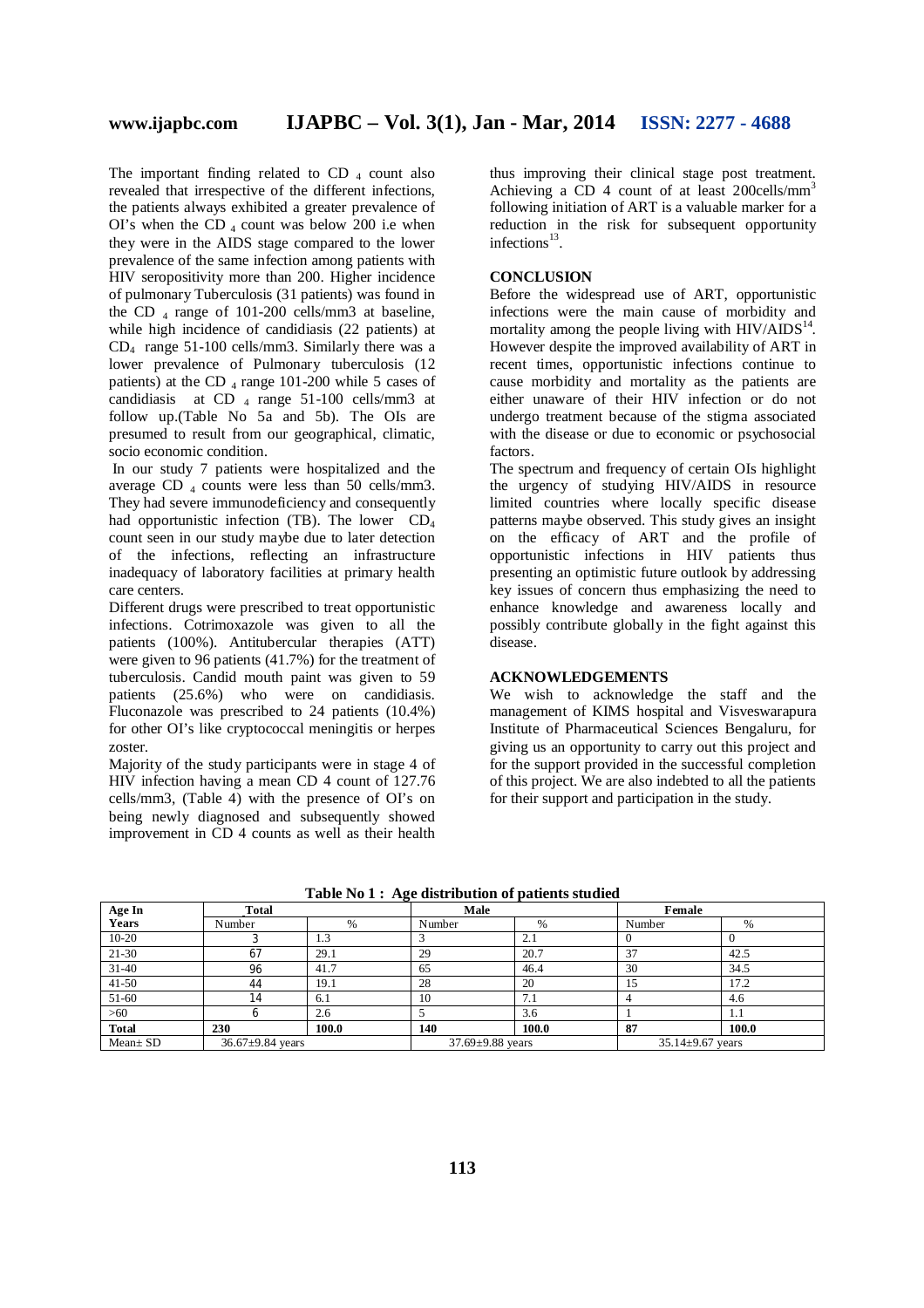# **www.ijapbc.com IJAPBC – Vol. 3(1), Jan - Mar, 2014 ISSN: 2277 - 4688**

| Mode of Transmission       | Number of patients | $\%$       |
|----------------------------|--------------------|------------|
| Heterosexual               | 215                | 93.5       |
| Men having sex with men    |                    |            |
| Mother to child            |                    | 0.9        |
| Injection & blood products |                    | 2.2        |
| Unknown                    |                    | ຳ 1<br>2.Z |
| Total                      | 230                | 100        |

### **Table No.2 Mode of Transmission**

#### **Table No 3: Evaluation of CD4 Counts**

| Mean CD <sub>4</sub> Counts<br>Of the patients | Baseline          | Follow up           | P-Value |
|------------------------------------------------|-------------------|---------------------|---------|
| Cells/mm                                       | $141.44 \pm 90.0$ | $294.19 \pm 119.65$ | < 0.001 |

#### **Table No4 : WHO Staging**

| WHO Staging | Number of patients | % of patients | $CD_4$ Count(cells/mm <sup>3</sup> |                     |  |
|-------------|--------------------|---------------|------------------------------------|---------------------|--|
|             |                    |               | At Baseline                        | At Follow up        |  |
| Grade I     |                    | 0.4           | $116.00+0.0$                       | $342.0 \pm 0.0$     |  |
| Grade II    |                    | າ າ<br>∠.∠    | $325.60 \pm 96.38$                 | $206.20 + 26.2$     |  |
| Grade III   | 26                 | 11.3          | $211.19 \pm 101.59$                | $346.46 \pm 135.30$ |  |
| Grade IV    | 198                | 86.1          | $127.76 \pm 78.80$                 | $289.30 \pm 117.09$ |  |
| Total/Mean  | 230                | 100           | $141.44 \pm 90.02$                 | $294.19 \pm 119.65$ |  |

## **Table No .5 a: Association of CD4 count in patients with Opportunistic infections (at baseline)**

| Baseline                 |               |            |             | <b>NUMBER OF PATIENTS</b> |            |            |   |    |            |
|--------------------------|---------------|------------|-------------|---------------------------|------------|------------|---|----|------------|
| $CD_4$ count             | $\mathcal{C}$ | <b>PTB</b> | <b>EPTB</b> | M/CM                      | <b>MBL</b> | <b>CMV</b> | Z | TC | <b>PCP</b> |
| (cells/mm <sup>3</sup> ) |               |            |             |                           |            |            |   |    |            |
| $1-50$                   |               | 18         |             |                           |            |            |   |    |            |
| 51-100                   | 22            | 25         |             |                           |            |            |   |    |            |
| 101-200                  | 10            | 31         |             |                           |            |            |   |    |            |
| 201-300                  | 12            | 10         |             |                           |            |            |   |    |            |
| >300                     | 0             |            |             |                           |            |            |   |    |            |
| <b>Total</b>             | 52            | 84         |             |                           |            |            |   |    |            |

| Table No 5 b: Association of $CD_4$ count in patients with Opportunistic infections (at follow up) |
|----------------------------------------------------------------------------------------------------|
|                                                                                                    |

| Post ART CD <sub>4</sub> | <b>NUMBER OF PATIENTS</b> |            |             |      |    |            |            |  |    |            |
|--------------------------|---------------------------|------------|-------------|------|----|------------|------------|--|----|------------|
| $count(cells/mm^3)$      | C                         | <b>PTB</b> | <b>EPTB</b> | M/CM | IJ | <b>MBL</b> | <b>CMV</b> |  | TC | <b>PCP</b> |
| $1-50$                   |                           |            |             |      |    |            |            |  |    |            |
| 51-100                   |                           |            |             |      |    |            |            |  |    |            |
| 101-200                  |                           | 12         |             |      |    |            |            |  |    |            |
| 201-300                  |                           |            |             |      |    |            |            |  |    |            |
| >300                     |                           |            |             |      |    |            |            |  |    |            |
| <b>Total</b>             | 12                        | 14         |             |      |    |            |            |  |    |            |

C- Candidiasis; PTB- Pulmonary Tuberculosis; EPTB- Extra Pulmonary Tuberculosis ;

M/CM- Cryptococcal Meningitis; D- Diarrhoea; MDL- Molluscum contagiosum

CMV- Cytomegalovirus ; Z- Herpes Zoster; TC- Taenia capitis; PCP- Pneumonocystis carnii Pneumonia

Tables 5a and 5b reveal that irrespective of the different infections, patients exhibit a greater prevalence of OI's when the CD<sub>4</sub> count was below 200 cells/mm<sup>3</sup>ie when they were in the AIDS stage compared to the lower prevalence of the same infection among patients with seropositivity more than 200 cells/mm<sup>3</sup>.